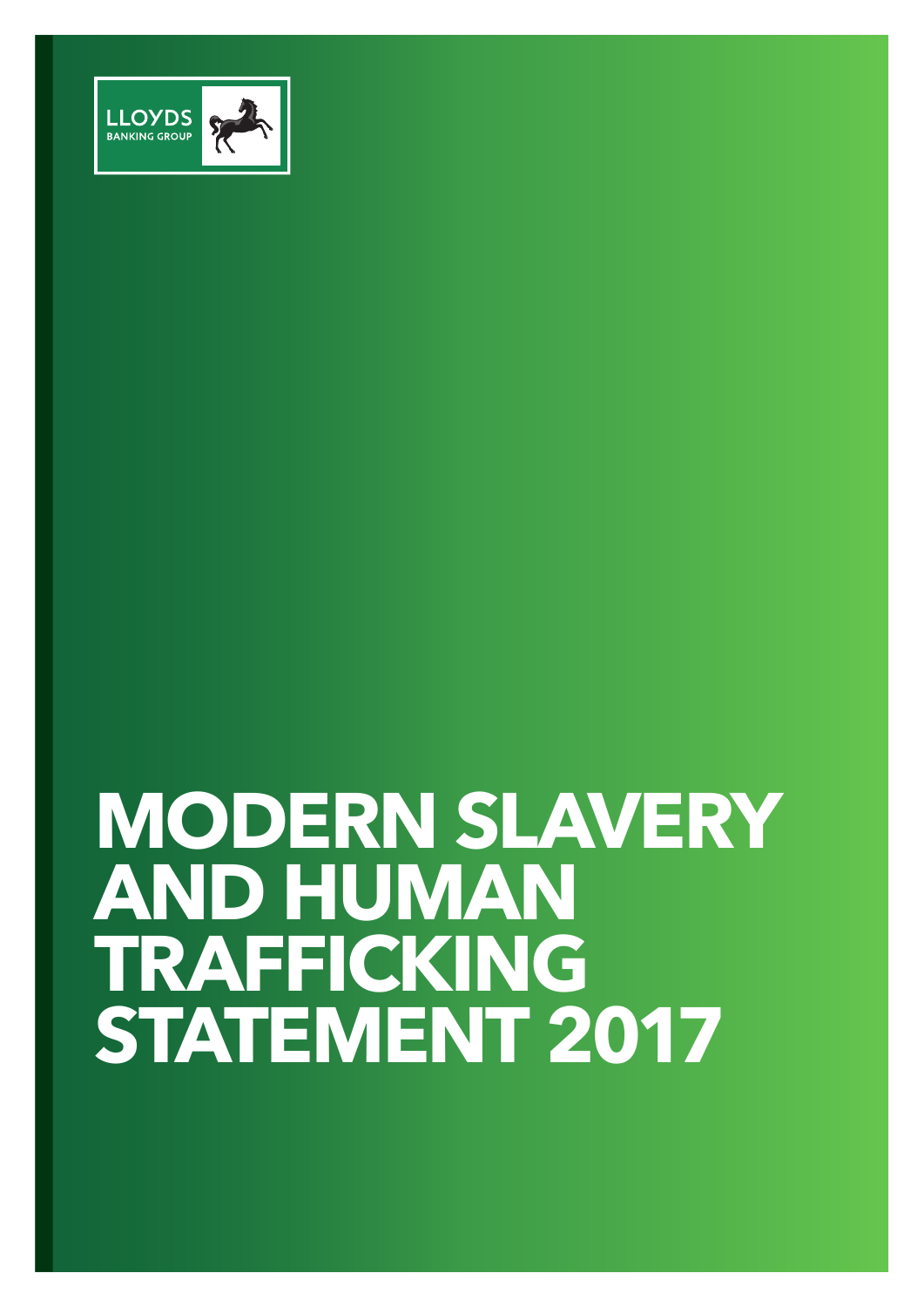# About Lloyds Banking Group

We are a UK financial services provider with around 27 million customers and a presence in nearly every community.

Our main business activities are retail and commercial banking, general insurance and longterm savings, provided under well recognised brands including Lloyds Bank, Halifax, Bank of Scotland and Scottish Widows.

We employ approximately 68,000 employees (on a full-time equivalent basis), of whom 99 per cent work in the UK.

Our active supply base comprises approximately 4,000 suppliers, the majority of which are in professional services sectors such as management consultancy, legal, HR, IT, marketing and communication and the majority are located in the UK, other European countries or North America.

Our shares are quoted on the London and New York stock exchanges and we are one of the largest companies in the FTSE 100 index.



[About our Group in our 2017](http://www.lloydsbankinggroup.com/investors/annual-reports/download-centre/)  [Annual Report and Accounts](http://www.lloydsbankinggroup.com/investors/annual-reports/download-centre/)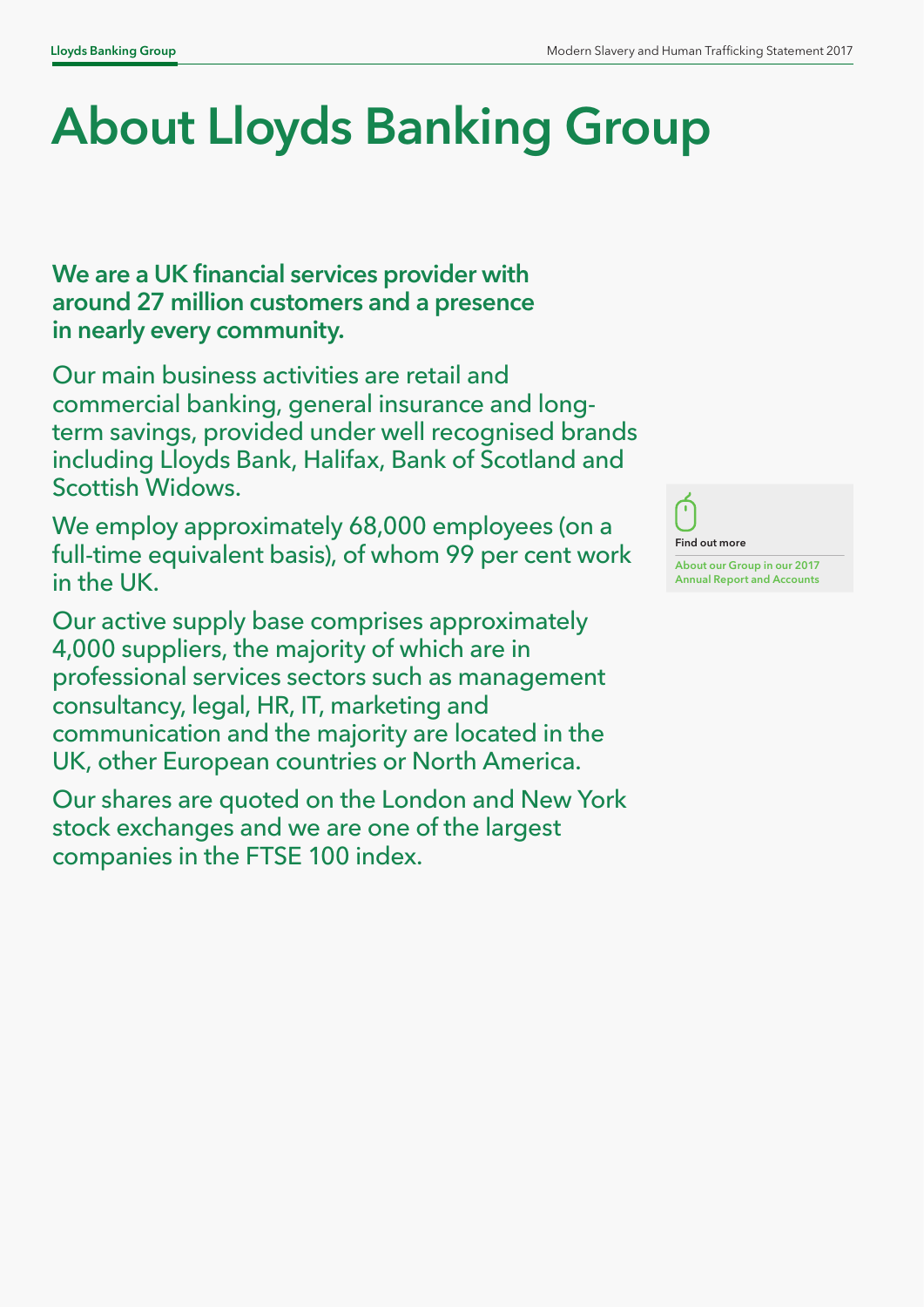### Modern Slavery and Human Trafficking Statement 2017

This Statement outlines the steps we have taken in the last twelve months to prevent or address slavery and human trafficking in our business.

This is our second Modern Slavery and Human Trafficking Statement<sup>1</sup>. It is made pursuant to section 54(1) of the UK's Modern Slavery Act 2015 and applies to Lloyds Banking Group plc, its subsidiaries, employees and officers of the Group for the financial year ending 2017.

This Statement was approved by the Boards of Lloyds Banking Group plc, Lloyds Bank plc, Bank of Scotland plc and HBOS plc in February 2018.

It outlines the steps we have taken in the last twelve months to prevent or address slavery and human trafficking in our business and supply chain, including:

- Raising colleague awareness of the risks of modern slavery and human trafficking (see page 4)
- Contributing to efforts to combat modern slavery and human trafficking through financial crime prevention mechanisms (see page 5)
- Building on our processes that relate to modern slavery and human trafficking (see page 6)

We have a zero tolerance approach to slavery, trafficking or forced labour in any part of our business or supply chain. We aim to align our activities and policies with international best practice and recognised standards. We are either a signatory to, or abide by, the principles of a number of international and national codes and standards relating to responsible business practice. These include: The Equator Principles, the UN Principles for Responsible Investment, the UN Global Compact, the UN Universal Declaration of Human Rights, and the ILO (International Labour Organisation) labour standards.

Our corporate governance structure ensures that colleagues are supported to work responsibly and manage risk effectively. This structure includes our Board and our Board-level Responsible Business Committee. It extends to every part of our business through our Group Executive Committee and Executive-level Committees.

Group Sourcing provides the framework, tools, processes and governance for all Supplier Management employees. This specialist capability and delivery is overseen by the Supplier Management Governance Committee, which is chaired by the Group Sourcing and Supply Chain Management Director. The Committee is made up of representatives from across the Group and embeds strategy and best practice.



[Read our UN Global](https://www.unglobalcompact.org/what-is-gc/participants/78301-Lloyds-Banking-Group) 

[Compact Annual](https://www.unglobalcompact.org/what-is-gc/participants/78301-Lloyds-Banking-Group)  [Communication on](https://www.unglobalcompact.org/what-is-gc/participants/78301-Lloyds-Banking-Group)  [Progress online](https://www.unglobalcompact.org/what-is-gc/participants/78301-Lloyds-Banking-Group)

[Read our annual UN](https://www.unpri.org/organisation/lloyds-banking-group-144084)  [PRI Report online](https://www.unpri.org/organisation/lloyds-banking-group-144084)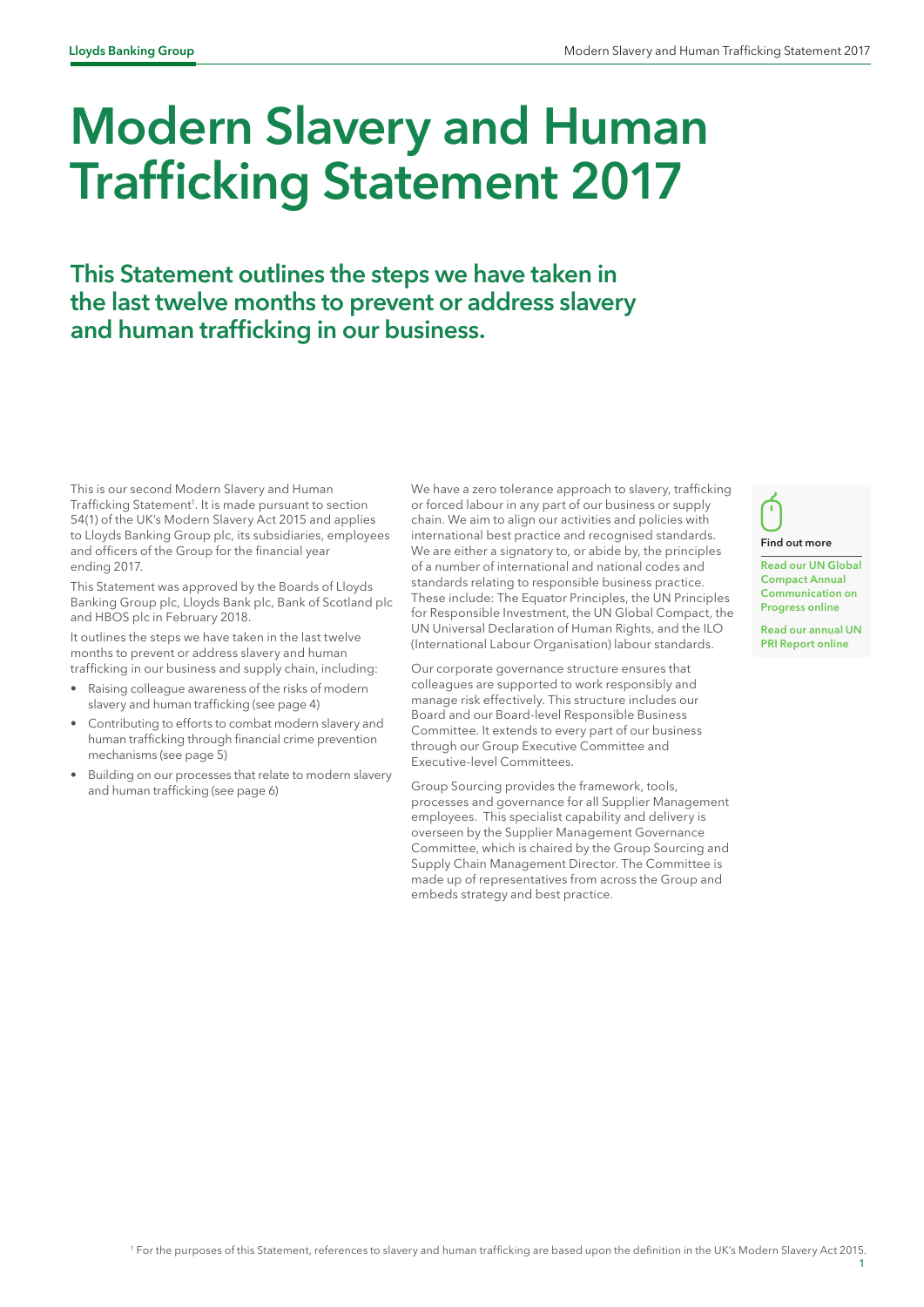## Our Policies

As outlined in our 2016 Statement, we have a number of internal Group Policies and procedures in place that reflect our commitment to operating responsibly and ethically as a business and as individual employees.

These include our internal Ethics and Responsible Business, Colleague, Sourcing, Speak Up (whistleblowing) and Anti-Bribery Policies. Each business area is required to set its strategies in line with our risk appetite and our policy requirements. Our Group Policies and associated procedures and mandatory training, were reviewed in 2017 as part of the governance of the Group's Policy and Risk Management Frameworks. Their review reflects our efforts to continually improve our Responsible Business governance approach.

Our Code of Responsibility (the Code) provides clear guidelines for doing business fairly and responsibly, in line with our Group Values: putting customers first; making a difference together; and keeping it simple. The Code encourages colleagues to report, through Speak Up or to the Group's Colleague Conduct Management team, any actions that are unsafe, unethical, unlawful, or not in line with Group Policies. We revised the Code in 2017 and it will be subject to a further annual review in 2018.

All employees are required to review the Code and complete Speak Up (whistleblowing) training every year as part of the mandatory training curriculum. After training they are expected to understand their responsibilities and to adhere to them every day.

In 2017, we used the United Nations Guiding Principles on Business and Human Rights to guide the development of our Human Rights Policy Statement and the Group's broader approach to human rights.

In our internal operations, our Pre-employment Vetting policy and Group Wide Vetting Standards, apply to all permanent and non-permanent employees that we recruit, including temporary staff and contractors. The Pre-employment Vetting process upholds our respect for labour rights. It includes the review of individuals' proof of identity, address, and right to work in the UK. A third-party supplier manages the vetting process on our behalf and following discussions with the supplier in 2017 we established that they have controls and colleague training in place to manage their obligations under the Modern Slavery Act. We aim to ensure there is continued dialogue on these issues in 2018.

We have recognition agreements with two trade unions, Accord and Unite, which collectively negotiate on behalf of 98 per cent of our UK employees and approximately 95 per cent of employees worldwide. The Living Wage Foundation has accredited the Group as a Living Wage Employer and we review our pay rates annually to ensure minimum rates are above statutory minimum wage requirements. We have worked, and continue to work with third-party contractors and suppliers to ensure that they operate in line with our commitments. We expect our suppliers to ensure that the wages they pay meet legally mandated minimums without unauthorised deductions.

To reinforce our responsible sourcing practices, our internal Sourcing Policy states that:

- The Group has no appetite for unethical treatment of our suppliers
- All colleagues engaged in sourcing must follow the defined Business Sourcing Process
- All colleagues must undertake sourcing in line with the requirements of the Group Ethics and Responsible Business Policy



[Code of](http://www.lloydsbankinggroup.com/globalassets/our-group/responsible-business/helping-britain-prosper-plan/2018-21_2-lbg_code_of_responsibility_external.pdf)  [Responsibility](http://www.lloydsbankinggroup.com/globalassets/our-group/responsible-business/helping-britain-prosper-plan/2018-21_2-lbg_code_of_responsibility_external.pdf) [Anti-bribery](http://www.lloydsbankinggroup.com/globalassets/our-group/responsible-business/download-centre/helping-britain-prosper-2017/lbg_-anti-bribery_policy_statement_june-2017.pdf)  [Policy Statement](http://www.lloydsbankinggroup.com/globalassets/our-group/responsible-business/download-centre/helping-britain-prosper-2017/lbg_-anti-bribery_policy_statement_june-2017.pdf) [Ethical Policy](http://www.lloydsbankinggroup.com/globalassets/our-group/responsible-business/download-centre/ethical-policy-statement_november15.pdf)  **[Statement](http://www.lloydsbankinggroup.com/globalassets/our-group/responsible-business/download-centre/ethical-policy-statement_november15.pdf)** [Human Rights Policy](http://www.lloydsbankinggroup.com/globalassets/our-group/responsible-business/reporting-centre/humanrightspolicystatement-180222.pdf)  [Statement](http://www.lloydsbankinggroup.com/globalassets/our-group/responsible-business/reporting-centre/humanrightspolicystatement-180222.pdf) [2016 Anti-Slavery](http://www.lloydsbankinggroup.com/globalassets/our-group/responsible-business/download-centre/helping-britain-prosper-2017/20759_lbg_modernslavery_final-june-2017.pdf)  [and Trafficking](http://www.lloydsbankinggroup.com/globalassets/our-group/responsible-business/download-centre/helping-britain-prosper-2017/20759_lbg_modernslavery_final-june-2017.pdf)  **[Statement](http://www.lloydsbankinggroup.com/globalassets/our-group/responsible-business/download-centre/helping-britain-prosper-2017/20759_lbg_modernslavery_final-june-2017.pdf)**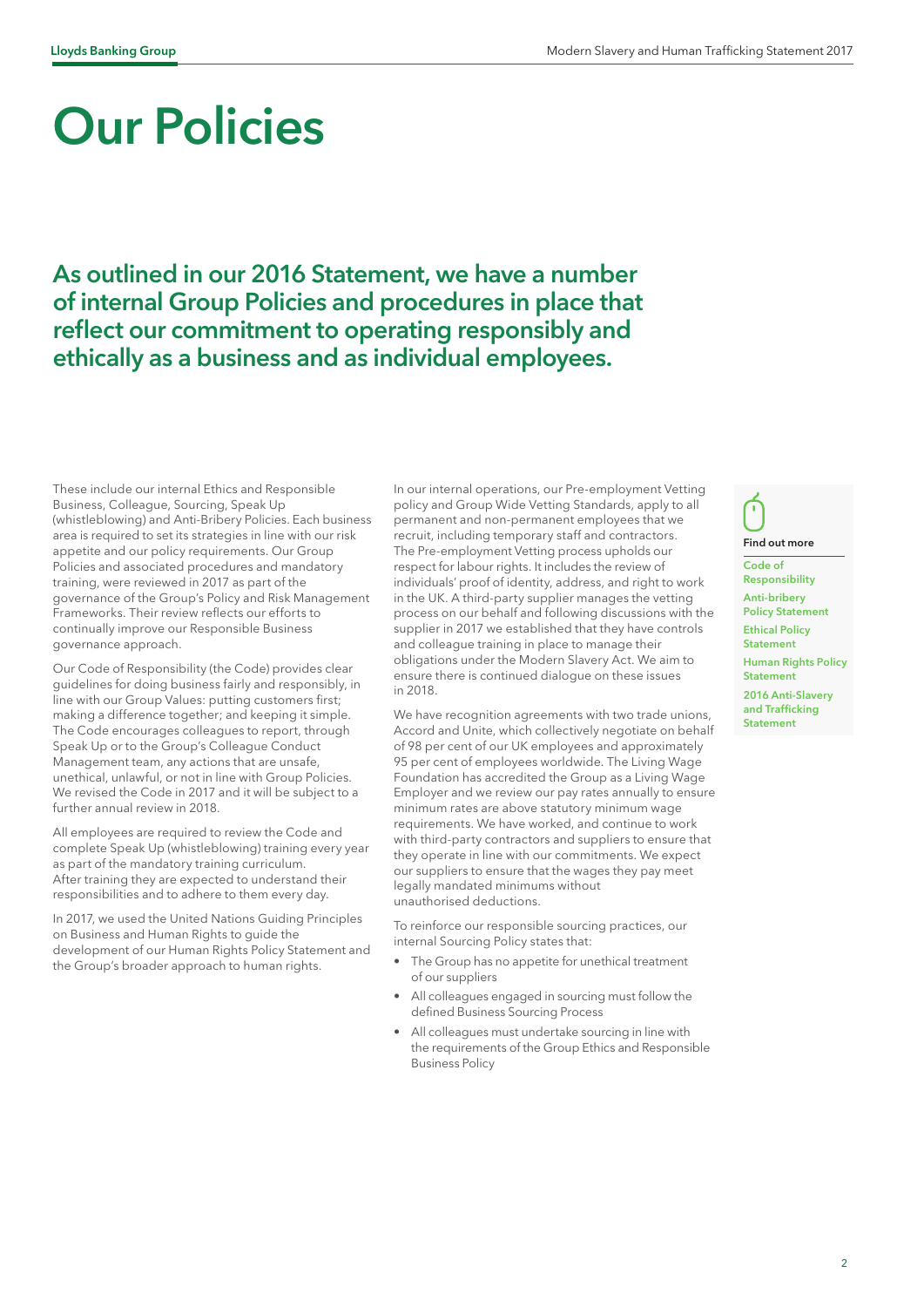#### Our suppliers

In 2017 we amended our Code of Supplier Responsibility, which defines what we expect from our suppliers in order to ensure responsible sourcing is integral to the way we do business. We simplified the format of the Code and revised the content to distinguish more clearly between what is expected from suppliers and what they are encouraged to do. We expect all suppliers to conform to the Code and provide us with evidence to demonstrate their approach to responsible business issues, including human rights and labour issues.

We expect suppliers to:

- Respect the human rights of their employees and comply with all relevant legislation, regulations and directives in the countries and communities where they operate
- Prohibit forced labour (slavery) and human trafficking in their supply chain and give their employees the right and ability to leave employment if they choose
- Prohibit child labour
- Ensure that wages meet legally mandated minimums without unauthorised deductions
- Allow their employees to exercise the legal right to organise and join associations (such as labour unions)
- Provide clear and uniformly applied disciplinary and grievance procedures including prohibiting mental, physical or verbal abuse
- Ensure working hours are in accordance with local regulation and industry practice and voluntary overtime is at a manageable level

Our suppliers are also asked to comply with specific Third Party Supplier Policies, where applicable to the services they provide to the Group.

We include our standard modern slavery clauses in our supplier contracts and purchase orders' standard terms and conditions. We go through an escalation and sign off process with the business to consider the risks of any particular supply contract from which these are removed. These clauses seek to manage modern slavery risks and ensure that we receive appropriate information on suppliers' supply chains and organisations, including copies of their modern slavery statements, if applicable. Our suppliers have a contractual obligation under our standard modern slavery clauses to ensure compliance with all applicable laws that apply to their supply of goods and services to us, regardless of the jurisdiction in which they operate. This includes the Modern Slavery Act and any local legislation that is aimed at combating modern slavery.

#### Speak-up

We expect our suppliers to have their own whistleblowing policy and facility but suppliers and their workers can also report any incidents through our confidential Speak Up Line. An independent supplier, Expolink, manages the line and we have worked with Expolink to ensure that, if instances of modern slavery or other human rights abuses are reported, they would be identified, and effectively and sensitively investigated. During the course of the next financial year, we intend to continue regular communication with Expolink to discuss these issues, and offer training if appropriate.

In 2017 we had no reported incidents of human rights breaches, slavery or trafficking from our suppliers.



3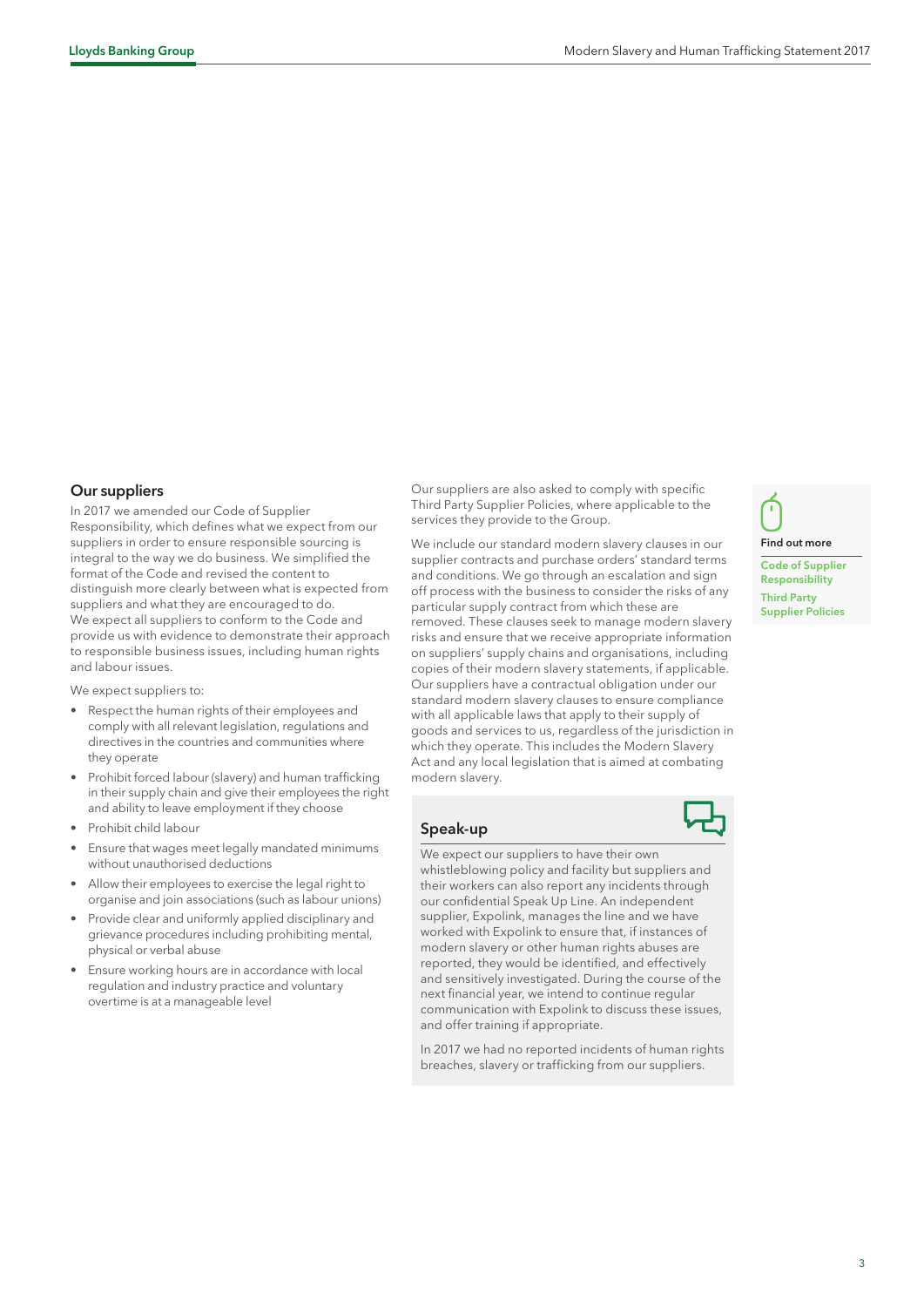## **Training**

To raise employees' awareness of this priority area for our business, we have developed and delivered the following training courses and guidance:

- → Annual Anti Money Laundering mandatory training, which 98% of colleagues completed in 2017. This included references to human trafficking as a predicate crime and provided a specific modern slavery case study as an example.
- → Introductory training for all Group Sourcing colleagues on the requirements of the Modern Slavery Act and the risks of slavery and human trafficking. The content from this training is also available for colleagues to replay and to download for future reference.
- **→** Modern slavery and human trafficking masterclass sessions were delivered to specialist Financial Crime colleagues and Lloyds, Halifax and Bank of Scotland branch colleagues.
- **→** A mandatory e-learning course for Supplier Managers, which includes content on modern slavery and human trafficking.
- → Guidance on modern slavery risks which is available through our online supplier management portal.
- **→** Through our membership of Transparency International (TI), and in order to raise external awareness of the links between tackling modern slavery and anti-bribery, colleagues from our Financial Crime team delivered a presentation in November 2017 to fellow TI members.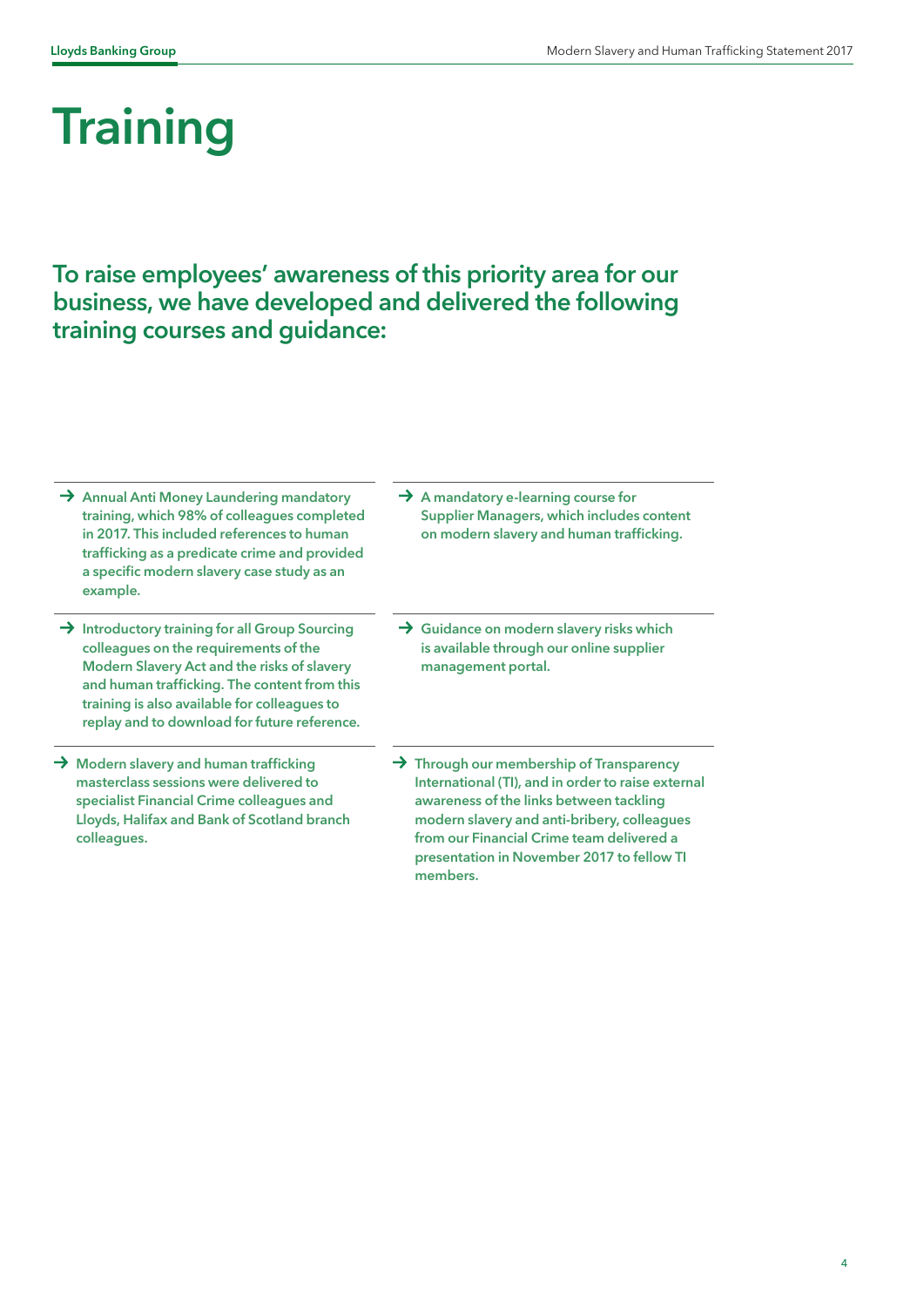### Assessing and managing risks

We avoid business activities that are not aligned with our risk appetite, including risks pertinent to people. We also maintain a governance structure that ensures oversight of significant risks and provides clear, transparent and timely risk reporting of performance against all of our risk appetite measures.

This approach to risk is embedded through our Policies which provide clear minimum standards for colleagues, driving behaviours which reflect our Group Values and ensuring compliance with legal and regulatory requirements.

We recognise that the financial sector has an important role to play in tackling modern slavery and human trafficking, as there may be exposure through the receipt and movement of the proceeds of crime. In order to mitigate this risk we have implemented monitoring controls which will help to identify activity which may be indicative of proceeds relating to modern slavery and/ or human trafficking.

We are working with others to tackle modern slavery effectively. We are a founding member of, and active participant in, the Joint Money Laundering Taskforce (JMLIT), which was launched in 2015. The taskforce was established to tackle financial crime in partnership with the financial sector and government and has five operational priorities, one of which is human trafficking and modern slavery. The Group Fraud and Financial Crime Prevention's Financial Intelligence Unit has made human trafficking and modern slavery a primary area of focus. In addition to addressing the cases that are identified by JMLIT, in 2017 we created our own intelligence monitoring report in order to take a proactive role in identifying potential perpetrators and/ or victims of sexual exploitation, as a form of modern slavery. We share all relevant information with the National Crime Agency as required.

#### Working with others



Together with other financial service providers, we support the work of the Financial Action Taskforce to rank indicators that could help to identify incidences of modern slavery and human trafficking. The Taskforce is an intergovernmental organisation that focuses on combating money laundering. We are providing input to help produce a report that will:

- Detail recent developments in the nature and scope of human trafficking, and associated modern slavery, sexual exploitation, and forced labour, and the laundering of proceeds from this crime, as well as any identifiable links with terrorist financing.
- Provide new, more precise risk indicators: to update risk indicators that assist the private sector (particularly, banks and Money or Value Transfer Services) in financial transactions or flows associated with detecting human trafficking networks, and associated modern slavery, sexual exploitation, and forced labour.
- Identify good practices: initiatives and mechanisms to detect, deter, disrupt, and investigate human trafficking networks and offences, and associated modern slavery, sexual exploitation, and forced labour, utilising financial information and intelligence.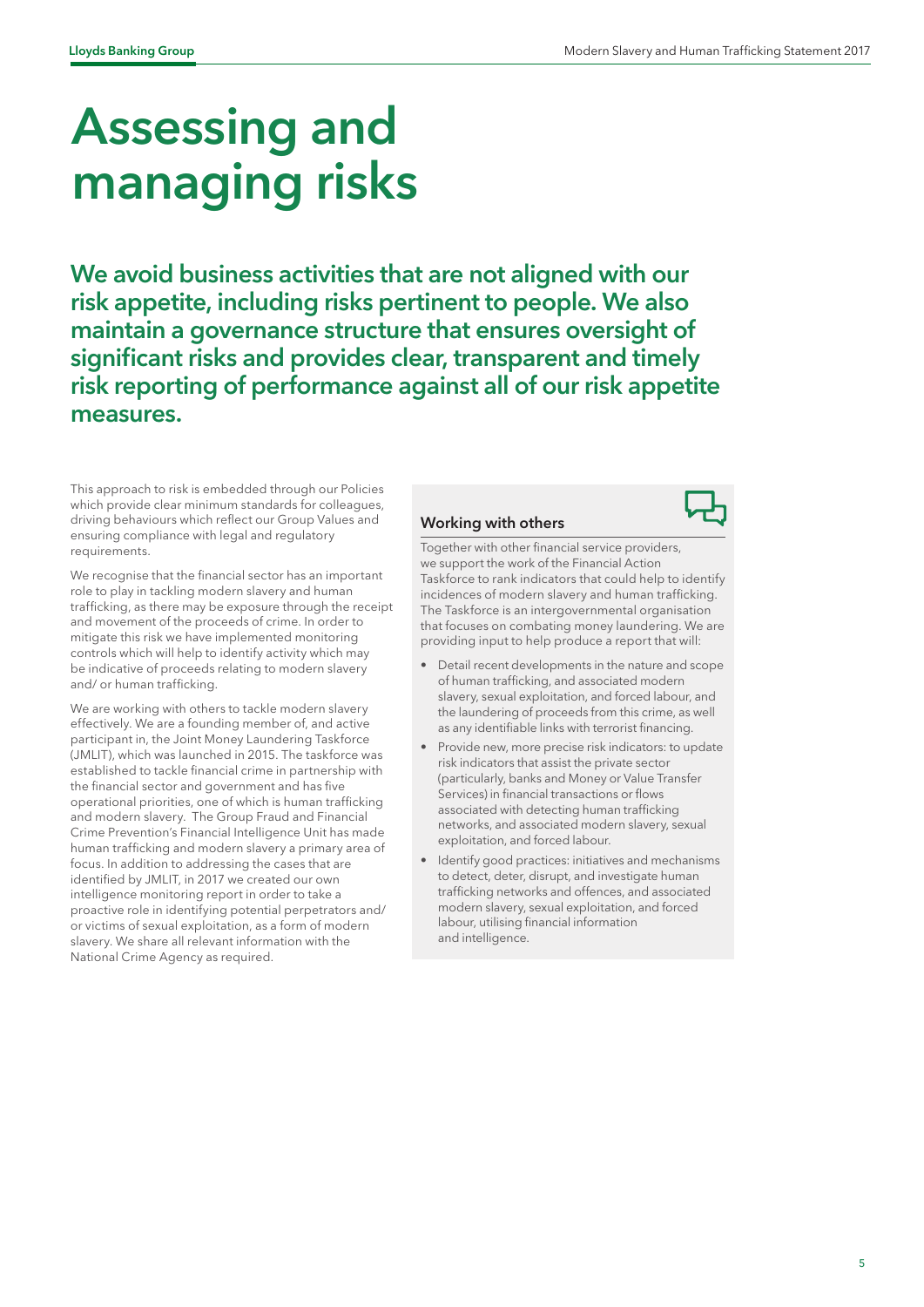### Assessing and managing risks continued

#### Our Suppliers

We subscribe to the Financial Supplier Qualification System (FSQS) in order to standardise and manage our approach to compliance and assurance, which forms an iintegral part of our sourcing process. We take a risk-based approach and annually require our top 1,200 suppliers with a spend greater than £25,000 to self-attest. As part of the FSQS, they are asked to provide evidence of processes and procedures for assessing and complying with relevant human rights legislation and standards, including the Modern Slavery Act. It is a mandatory requirement for suppliers to complete the FSQS questions, and employees that manage the supplier relationship (Supplier Manager) must confirm that it is done satisfactorily throughout the duration of the contract.

Our Supplier Managers help suppliers complete the FSQS process annually. If a supplier provides a non-compliant answer to any Responsible Business question, generating a 'red flag', our Supplier Managers are required to agree a remediation plan. If the issue is deemed serious or cannot be resolved in a reasonable timeframe, we may undertake a review of the terms of the contract.

In addition to the Annual FSQS process, our Group Sourcing Supplier Assurance team conducts an annual programme of reviews on a subset of our suppliers. Suppliers that trigger our agreed risk criteria may be selected for an onsite Supplier Assurance visit by Group Sourcing. This visit will test their adherence to the applicable Group Policies and may include an assessment of the Ethics & Responsible Business test plan if appropriate. In 2017, there were no identified cases of modern slavery or human trafficking from the onsite supplier visits.

In 2017, we worked with our third-party supplier information management solutions provider and members of the FSQS community to further enhance the questions used to assess suppliers in relation to modern slavery and human trafficking and elicit additional information about the policies, standards, training and risk assessment processes that suppliers have in place.

Building on our process last year, we mapped our supply chains in 2017 to assess risk in particular geographies and sectors. We found that the majority of our direct suppliers represent a low risk of modern slavery. Over 70 per cent of our external supplier spend is in low risk sectors, such as management consultancy, legal, HR, IT, marketing and communication. The remaining spend is in operations, property and travel, and customer products. 94 per cent of our direct suppliers are located in the UK, 4 per cent in other European countries, 1 per cent in North America and the remaining 1 per cent in other countries, including India, Israel and Hong Kong. According to the Global Slavery Index 2016, 99 per cent of our suppliers are in geographies that are considered low risk for modern slavery.



Based on geography, sector and spend, we identified the following areas of focus:

- Product sectors such as cleaning, catering, property and security: recognising that these sectors are potentially higher risk, we have consolidated these under one managed service agreement to enable us to better manage this risk. The supplier is based in the UK, and a dedicated Supplier Manager supports this relationship.
- Supplier of uniforms: we have a single UK-based provider of uniforms. Following engagement with this supplier, it has confirmed that it takes its responsibilities in relation to modern slavery seriously and is a member of the Ethical Trading Initiative and SEDEX. It is managed by a dedicated Supplier Manager.
- Suppliers in India: our suppliers in India, including IT providers, are large global firms which have undergone rigorous due diligence and are managed by dedicated Supplier Managers.

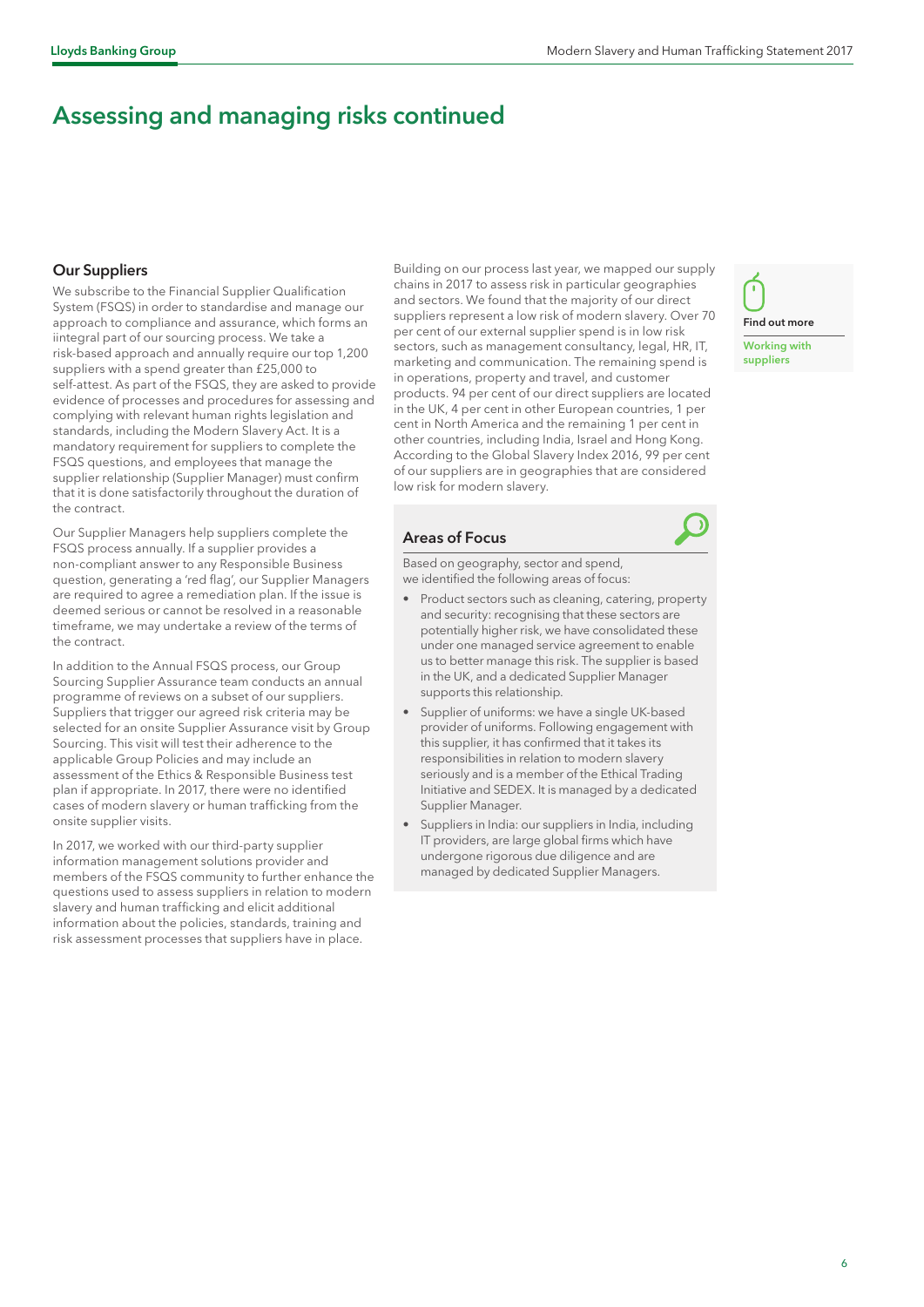### Looking ahead

We will continue to monitor, embed and evolve the way we identify and mitigate modern slavery and human trafficking risks in our business and supply chain. In particular, we will continue to focus on raising awareness of modern slavery and human trafficking amongst key stakeholders, expanding our efforts to combat modern slavery and human trafficking as a financial crime, and building on our risk assessment processes.

We plan to review and report on the following indicators to assess the effectiveness of our actions:

- Number of colleagues trained on slavery and trafficking.
- Number of reports of modern slavery through our Speak Up line.

### Signed by

Artinia Hart Osanis

António Horta-Osório Group Chief Executive

Lord Blackwell Chairman, Lloyds Banking Group